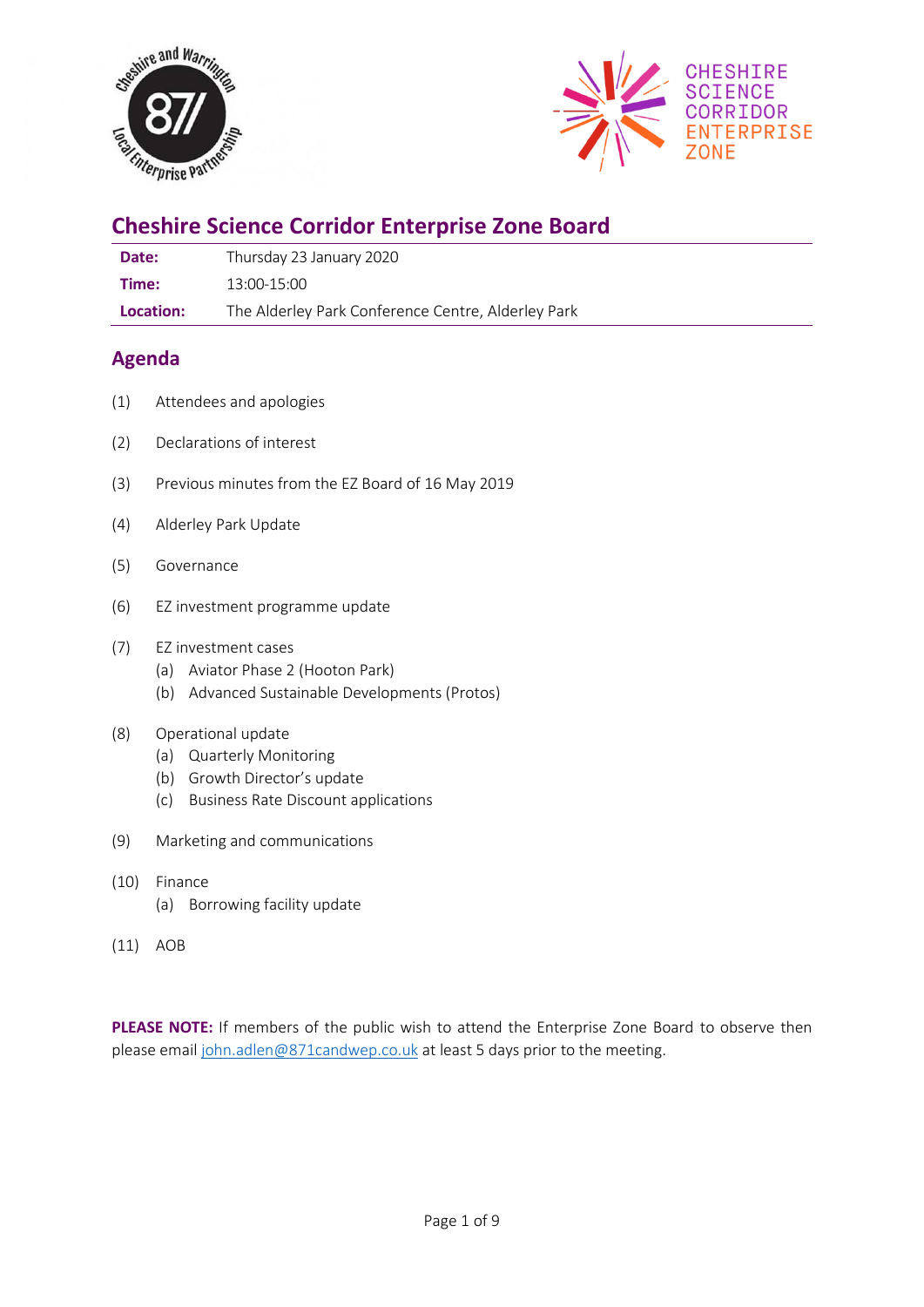## **Item 1 – Attendees and Apologies**

#### **EZ Board Members:**

Peter Broxton, LEP Board Member and Vice Chair of the EZ Board Tony Bochenski, Independent Member Chris Farrow, Independent Member Annette McDonald, Independent Member

#### **In Attendance:**

John Adlen, Cheshire & Warrington LEP Philip Cox, Cheshire & Warrington LEP Stephen Fitzsimons, Warrington & Co. Philip Kerr, Cheshire East Council Stephanie Ramsden, Cheshire West & Chester Council Joel Tagg, Cities & Growth Unit

#### **Apologies:**

Robert Mee, Chair of EZ Board and LEP Board Member Cllr Russ Bowden, Warrington Borough Council Cllr Richard Beacham, Cheshire West & Chester Council Cllr Amanda Stott, Cheshire East Council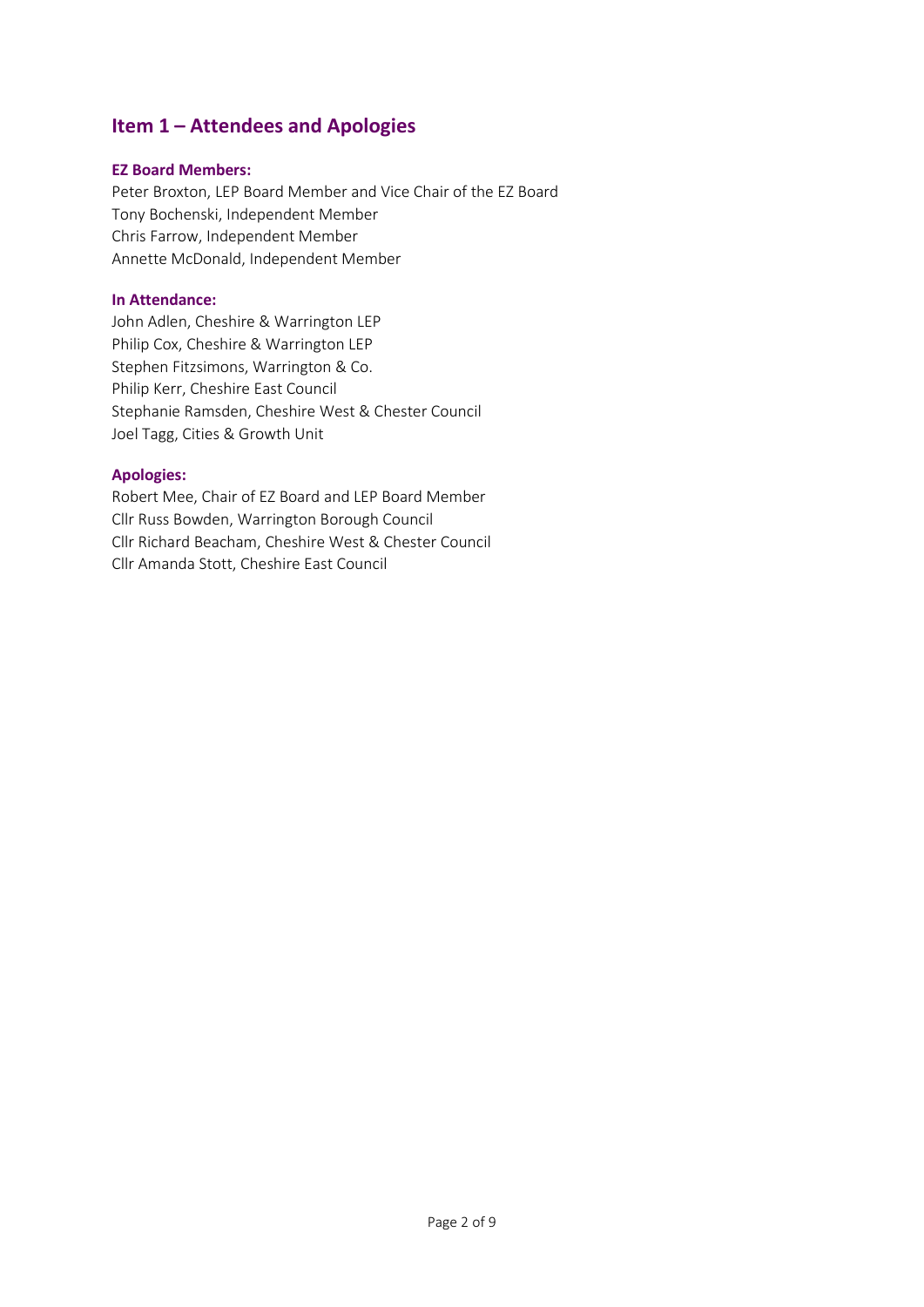## **Item 2 – Previous Minutes**

| <b>Action/Decision</b> |
|------------------------|
|                        |
|                        |
|                        |
|                        |
|                        |
|                        |
|                        |
|                        |
|                        |
|                        |
|                        |
|                        |
|                        |
|                        |
|                        |
|                        |
|                        |
|                        |
|                        |
|                        |
|                        |
|                        |
|                        |
|                        |
|                        |
| Minutes agreed         |
| and signed off         |
|                        |
|                        |
|                        |
|                        |
|                        |
|                        |
|                        |
|                        |
|                        |
|                        |
|                        |
|                        |
|                        |
|                        |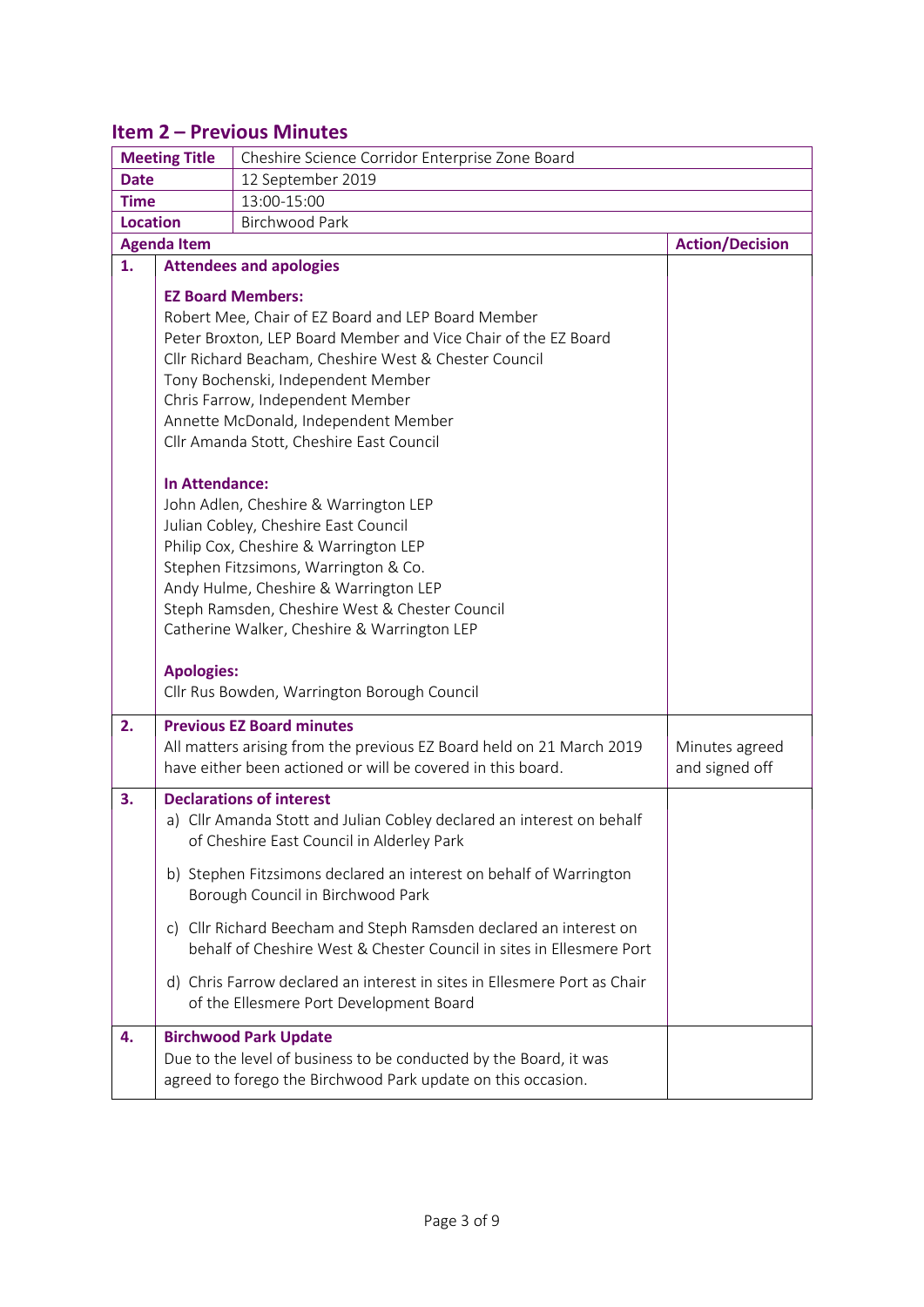| 5. | <b>Governance</b>                                                          |                |
|----|----------------------------------------------------------------------------|----------------|
|    | Philip Cox reported that the following new members have joined the EZ      |                |
|    | Board:                                                                     |                |
|    | Peter Broxton, joins as a LEP Board member and Vice-Chair of the EZ<br>Г   |                |
|    | <b>Board</b>                                                               |                |
|    | Cllr Richard Beacham, joins as the new representative from Cheshire<br>ш   |                |
|    | West & Chester Council                                                     |                |
|    | Annette McDonald, Deputy Managing Director Tatton Group, joins as<br>×,    |                |
|    | an independent member                                                      |                |
|    | Cllr Amanda Stott, joins as the new representative from Cheshire East<br>ш |                |
|    | Council                                                                    |                |
|    | The following members have been reconfirmed in their positions on the      |                |
|    | EZ Board:                                                                  |                |
|    | Tony Bochenski, independent member<br>П                                    |                |
|    | Chris Farrow, independent member<br>I.                                     |                |
| 6. | <b>EZ investment programme</b>                                             |                |
|    | a) EZ investment programme update                                          |                |
|    | John Adlen updated the EZ Board on progress of the investment              |                |
|    | programme:                                                                 |                |
|    | Glasshouse - progressing well, due to complete by end November<br>×.       |                |
|    | 2019                                                                       |                |
|    | Aviator - Steels have been erected and is cladding currently going         |                |
|    | on                                                                         |                |
|    | Helix Phase $2$ – completes in October 2019, official opening on $4th$     |                |
|    | October. Applicant agreed to drawdown grant on Practical                   |                |
|    | Completion                                                                 |                |
|    | Newport Rhino - due to complete in November 2019<br>×                      |                |
|    | New Bridge Road Substation - substation completed and up and<br>×,         |                |
|    | running, finalising the legal agreement, had to negotiate a                |                |
|    | separate deed of access across Peel's land. Should complete legals         |                |
|    | in September, grant will be made in a single payment                       |                |
|    | Quadrant Phase 2 - although approved as an investment, we will             |                |
|    | not sign the legal agreement until the EZ Borrowing Facility is in         |                |
|    | place, applicant is proceeding at own risk. Steels have been               |                |
|    | erected and cladding is going on.                                          |                |
|    | b) EZ investment cases                                                     | Further        |
|    | The EZ Board considered an investment case from Alderley Park              | clarifications |
|    | Limited (APL) for a total of £4m investment in respect of two projects     | sought         |
|    | to refurbish Block 22 and the basement of Blocks 23/24 at Alderley         |                |
|    | Park that will provide a total of 9,011 sqm (c.97,000 sq ft) of            |                |
|    | refurbished laboratory space. The EZ Board was supportive of the           |                |
|    | investment in principle but raised concerns around how the                 |                |
|    | development of the multi-storey carpark fits with the wider                |                |
|    | sustainability strategy for the site, especially in terms of green travel. |                |
|    | The EZ Board instructed the Growth Director to seek further                |                |
|    | clarification before representing the business case to the Board.          |                |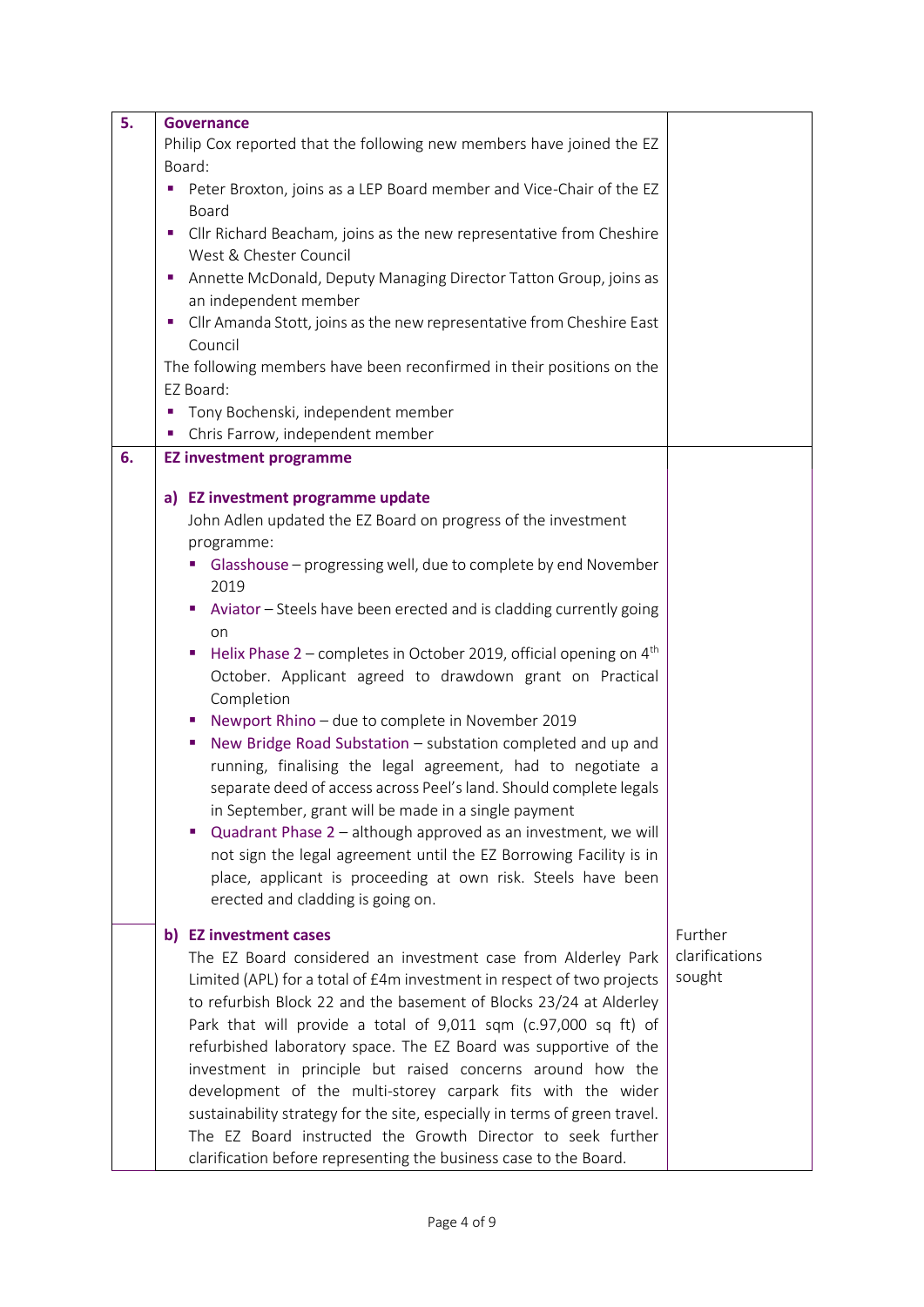| 7.  | <b>Operational update</b>                                                                                                                                                                                                                                  |  |
|-----|------------------------------------------------------------------------------------------------------------------------------------------------------------------------------------------------------------------------------------------------------------|--|
|     | a) Growth Director's update<br>The EZ Board considered and noted the Growth Director's report on<br>key development activities undertaken during the last period.                                                                                          |  |
|     | b) Business Rate Discount applications<br>The Board ratified the following Business Rate Discount applications:<br><b>Carrick Therapeutics</b><br>ш<br>Cerberus Nuclear<br>a.<br><b>Big Style Fashions</b><br>ш<br><b>SLCE</b><br>Ebeni Ltd                |  |
| 8.  | <b>Marketing and communications</b>                                                                                                                                                                                                                        |  |
|     | a) Marketing and promotion activities<br>The EZ Board considered and noted the Growth Director's report on<br>key marketing and promotional activities undertaken during the last<br>period.                                                               |  |
|     | b) Future strategy for the Science Corridor<br>Future strategy for the Science Corridor The EZ Board considered the<br>discussion paper tabled by the Growth Director and agreed to<br>consider its implications at the next EZ Board meeting in November. |  |
| 9.  | <b>Finance update</b>                                                                                                                                                                                                                                      |  |
|     | a) Retained Business Rates<br>The EZ Board noted the Growth Director's update on EZ finances and<br>the creation of a £30m borrowing facility from the three local<br>authorities.                                                                         |  |
| 10. | <b>AOB</b>                                                                                                                                                                                                                                                 |  |
|     | There being no other business, the Chair thanked everyone for their<br>attendance and closed the meeting.                                                                                                                                                  |  |
|     |                                                                                                                                                                                                                                                            |  |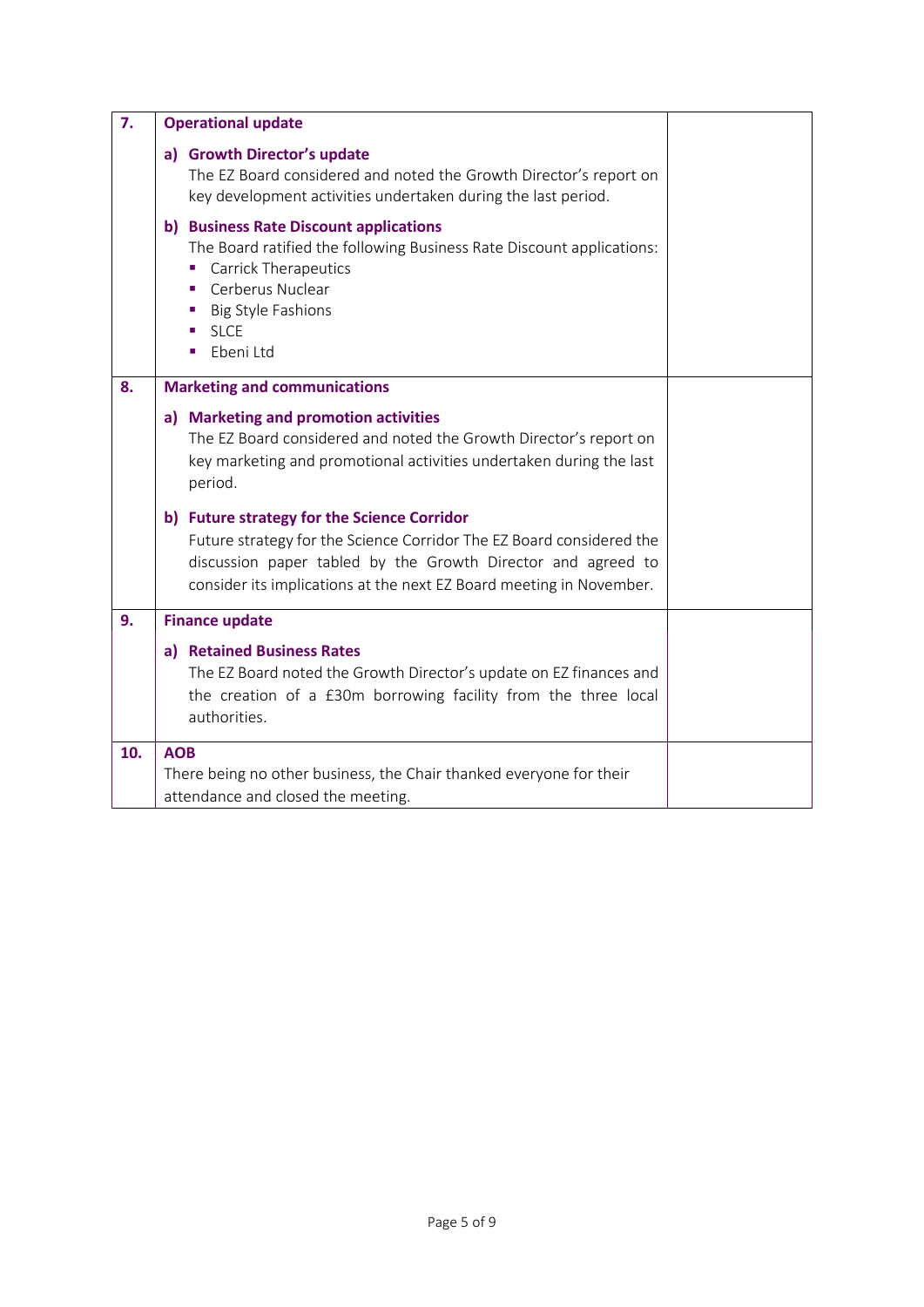## **Item 3 – Declarations of interest**

EZ Board members and attendees to declare any personal or professional interests in an agenda item in line with the Cheshire and Warrington Local Enterprise Partnership's Local Assurance Framework.

Any Board member or attendee declaring an interest can remain in the meeting while the item is discussed but are only allowed to answer direct questions about that item and should refrain from promoting the item in any way.

## **Item 4 – Alderley Park update**

Sean Davies from Bruntwood will be in attendance for the first part of the meeting to provide an update to the EZ Board on progress on the site and we will have a tour of the new Glasshouse scheme.

### **Item 5 – Governance**

No items

### **Item 6 – EZ investment programme**

The table below provides the latest position on the approved EZ investments.

| Project                    | <b>Total Project</b> | <b>Total</b>      | <b>Investment</b>    | <b>Remainder to be</b>       |
|----------------------------|----------------------|-------------------|----------------------|------------------------------|
|                            | Cost(f)              | <b>Investment</b> | <b>Drawn Down to</b> | Drawn Down (£)               |
|                            |                      | Committed (£)     | Date (£)             |                              |
| Glasshouse                 | 27,800,000           | 3,872,876         | 2,726,498            | 1,146,378                    |
| Aviator                    | 10,786,918           | 1,701,418         | 1,142,679            | 558,739                      |
| Helix Phase 2              | 3,728,223            | 659,347           | 557,828              | 111,519                      |
| Newport Rhino              | 6,187,228            | 792,670           | 396,059              | 396,611                      |
| New Bridge Road Substation | 1,698,180            | 590,857           | 590,857              | $\qquad \qquad \blacksquare$ |
| <b>Total</b>               | 50,200,549           | 7,617,168         | 5,413,921            | 2,213,247                    |

- **Glasshouse** will be officially launched on 13 February
- **E** Aviator internal fit out, including offices currently underway, due to complete February/March 2020
- **Helix Phase 2** completed in October 2019 and is now fully let
- **EXECT ADDET Rhino** completed in November 2019 and occupier has moved in, final claim now due
- **E** New Bridge Road Substation substation completed and up and running, legal agreement has been finalised and the investment has been drawn down.
- **Quadrant Phase 2**  due to complete in March 2020.

## **Item 7 – EZ investment cases**

Please note that due to the commercially sensitive nature of EZ investment cases, the papers relating to this item are contained in the Appendices for the EZ Board only. A summary of the business cases and recommendations is provided below.

#### **Item 7a) Aviator Phase 2 (Hooton Park)**

Redsun Developments Ltd has submitted a business case seeking a total of £1.024m investment to develop Phase 2 of the Aviator scheme at Hooton Park, which will comprise a 7,784 sqm (83,787 sq ft) industrial unit. The project could generate c.£143,500 per annum in retained business rates, generating up to £2.87m in retained business rates over the remaining lifetime of the EZ. On this basis the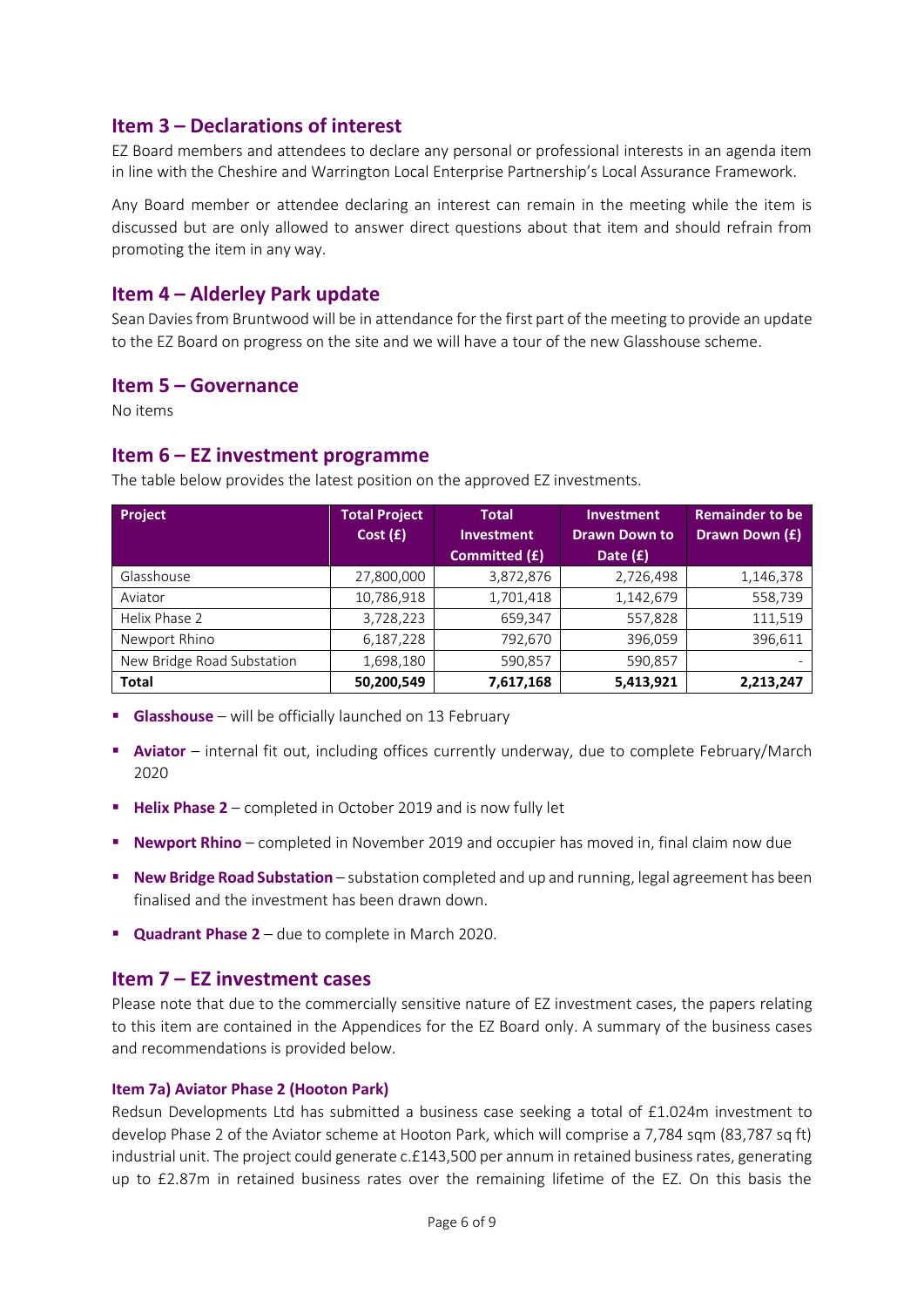investment would pay back in 7.1 years (excluding any interest payments on borrowing). The applicant is seeking grant funding for the project on the basis of a gap in the overall financial viability of the scheme.

It is recommended that the EZ Board approves the investment, subject to the following conditions:

- (a) No legal agreement is entered into until the LEP has the funds in place via the EZ borrowing facility
- (b) Confirmation of Redsun's financial standing and ability to fund/cashflow the scheme
- (c) Confirmation that the appointment of a contractor complies with public procurement rules where applicable
- (d) An updated State Aid opinion.

This would enable the applicant to proceed with the preliminaries of the projects at risk and allow the LEP and Redsun Developments Ltd to work up the necessary legal agreements, whilst the EZ borrowing facility is finalised.

### **Item 7b) Advanced Sustainable Developments (Protos)**

Advanced Sustainable Developments (ASD) has submitted a business case seeking an investment of £1m to deliver a £22m project to develop a 7,930 sq m (85,360 sq ft) specialist Polyethylene terephthalate (PET) recycling facility at Protos, Ellesmere Port.

It is recommended that the EZ Board notes its support in principle for the project and instructs the Executive Team to carry out the following actions before bringing the project back to the EZ for further consideration:

- (a) Undertake further due diligence in respect of the financial aspects of the project to determine the justification for public sector investment
- (b) Explore the potential with ASD for a loan rather than a grant to the project
- (c) Agree draft heads of terms with ASD for a potential EZ investment .

## **Item 8 – Operational update**

#### **Item 8a) Growth Director's update**

The following key development activities have been undertaken during the last period:

- Working with the following applicants on the development of EZ investment business cases:
	- Patrizia on the development of plot 722 and a MSCP at Birchwood Park
	- ASD on the development of a plastics recycling plant at Protos
	- Waste2Tricity on the development of a waste to energy plant at Protos
	- Redsun Developments on the development of phase 2 of the Aviator scheme (80,000 sq ft unit) at Hooton Park
- Negotiation of the EZ borrowing facility heads of terms and draft legal agreement with the three Cheshire and Warrington local authorities.
- Continued support of the Thornton Science Park Taskforce to undertake due diligence and produce a prospectus for a joint venture partner.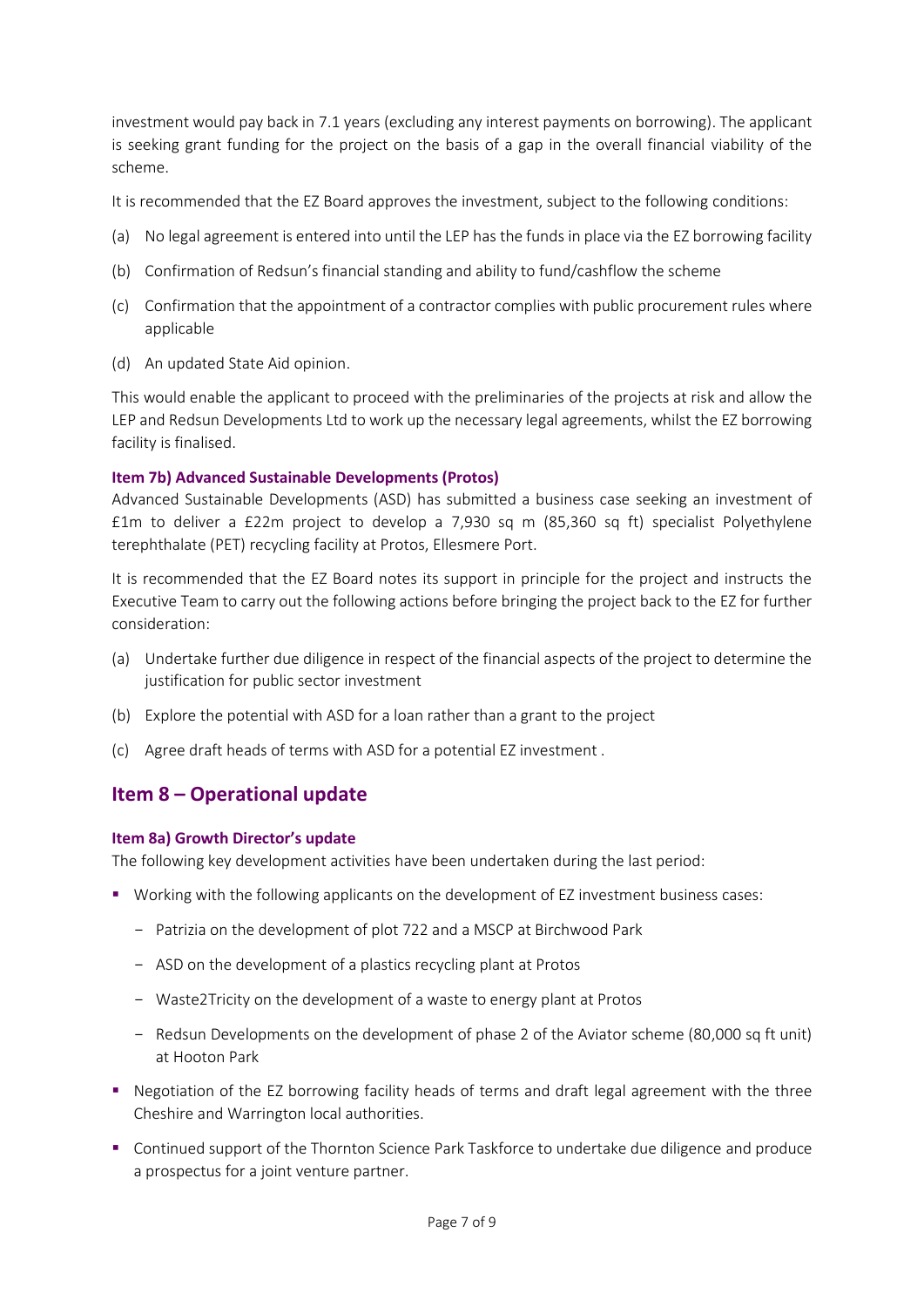- Development of the business case for a Crewe HS2 Growth Corridor.
- Negotiations with Muse's for a Growing Places Fund loan for the development of City Place 2, Chester
- **•** Supporting the development of the Local Industrial Strategy workstreams for Place and Ideas and Innovation.

#### **Item 8b) Business Rate Discount applications**

The following Business Rate Discount applications have been approved by the EZ Steering Group and are recommended for ratification by the EZ Board:

**BePlas** (Helix Business Park) – is a leading supplier of interior surface solutions for hygienic applications and offers the UK's most extensive range of internal wall and ceiling lining systems and ancillary products. They offer complete hygienic environments for the healthcare, education and food and drink manufacturing, hospitality and retail industries. The company meets the sector and growth tests for the EZ.

### **Item 9 – Marketing and communications**

No items

## **Item 10 – Finance update**

#### **Item 10a) Borrowing facility update**

Good progress has been made in the negotiations for the creation of an EZ Borrowing Facility with the LEP's three local authority partners. Heads of Terms have been agreed and a standard draft legal agreement has been drawn up between the parties and their legal representatives.

The draft legal agreement(s) contains the following key elements:

- (a) The LEP will enter into three separate legal agreements, one with each individual local authority
- (b) Each local authority will make £10m available to LEP for EZ investments in their area
- (c) Local authorities will only have recourse to the retained business rates generated by the EZ
- (d) A single interest rate of 2.02% above the PWLB base rate and standard terms and conditions (including arrangement fees) will be applied across all three loan facilities.
- (e) In the event that a local authority is unwilling or unable to finance an EZ project in their area, the investment opportunity can be made available to the other two local authorities.
- (f) Approval of investments would be made through the LEP's existing EZ investment approval process, which includes EZ Board approval, P&I Committee approval and LEP Board approval for investments over £2.5m.
- (g) A credit committee made up of finance representatives from the three local authorities will be established to provide assurance to the EZ lenders (local authorities) about the security of their lending.
- (h) If EZ investments meet a set of agreed Conditions Precedent, loans would be agreed by the Credit Committee